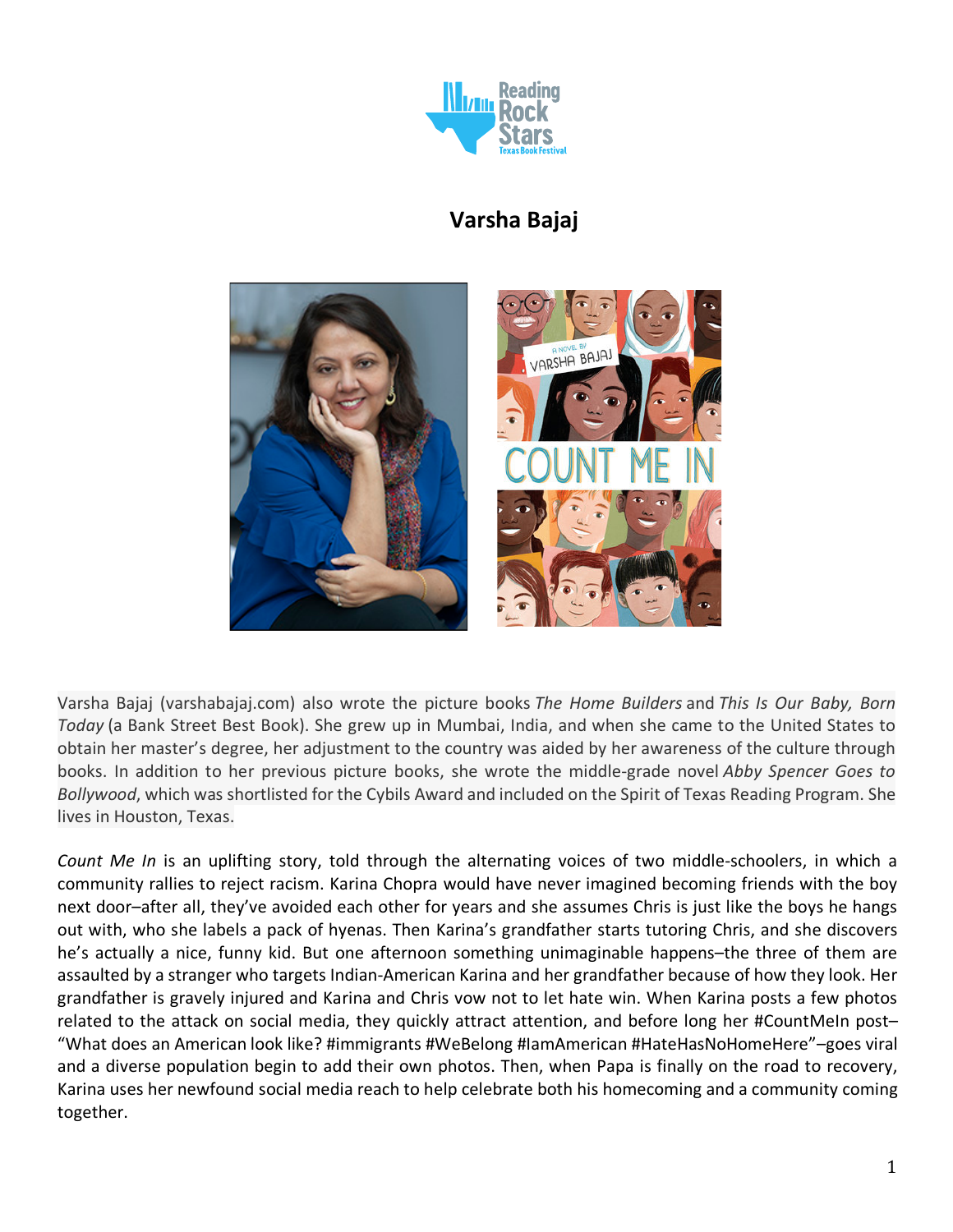#### *Count Me In*

#### **Relevant Vocabulary:**

- Middle-grade fiction
- Stages of Plot
- Prediction
- Social Emotional Learning
- Bullying
- Karma
- Cognitive vs non-cognitive skills
- Empathy
- Safe space
- Racism
- Terrorist
- Hate crime

# **RRS connection to TEKS (4-5th grade): Please refer to TEKS for English Language Arts and Reading:**

- *Comprehension skills: listening, speaking, reading, writing, and thinking using multiple texts.*
- *Response skills: listening, speaking, reading, writing, and thinking using multiple texts.*
- *Author's purpose and craft: listening, speaking, reading, writing, and thinking using multiple texts.*
- *Composition I: listening, speaking, reading, writing, and thinking using multiple texts--writing process.*
- *Composition II: listening, speaking, reading, writing, and thinking using multiple texts—genres.*
- *Inquiry and research: listening, speaking, reading, writing, and thinking using multiple texts.*

## **Pre-reading reflection and dialogue:**

- What does an author do?
- What does an editor do?
- Think about the title of this book? What does it tell us about the story? What do you think the story is about?
- What do you know about fiction, middle grade books? Talk to your librarian and ask her to show you more examples of this genre.
- Look for information about Varsha Bajaj.

## **While-reading engagement: Chapters 1-5**

Start a character chart, describe Chris and Karina. Describe what happens to Karina on the school bus. What would you do? You can also describe the type of bullying that Karina experiences at school. Karina explains why she is being bullied at school. Talk about bullying and the many reasons why it happens. Also talk about ways we can stop bullying from happening. Now read about how Chris felt about what happened to Karina. Describe this conversation with his brother. What do you think? Can you help Chris? Can you help Karina? Make a drawing of Papa's arrival to Houston and his welcoming party. How does Karina's family feel about his arrival? Do you live with your grandparents? Share your experience with your classmates. Use your timeline to add more information about the story. What is happening to Chris in math class? What advice does Papa give Karina? Describe grandpa's new life in Houston. What does he like to do? How does the family feel?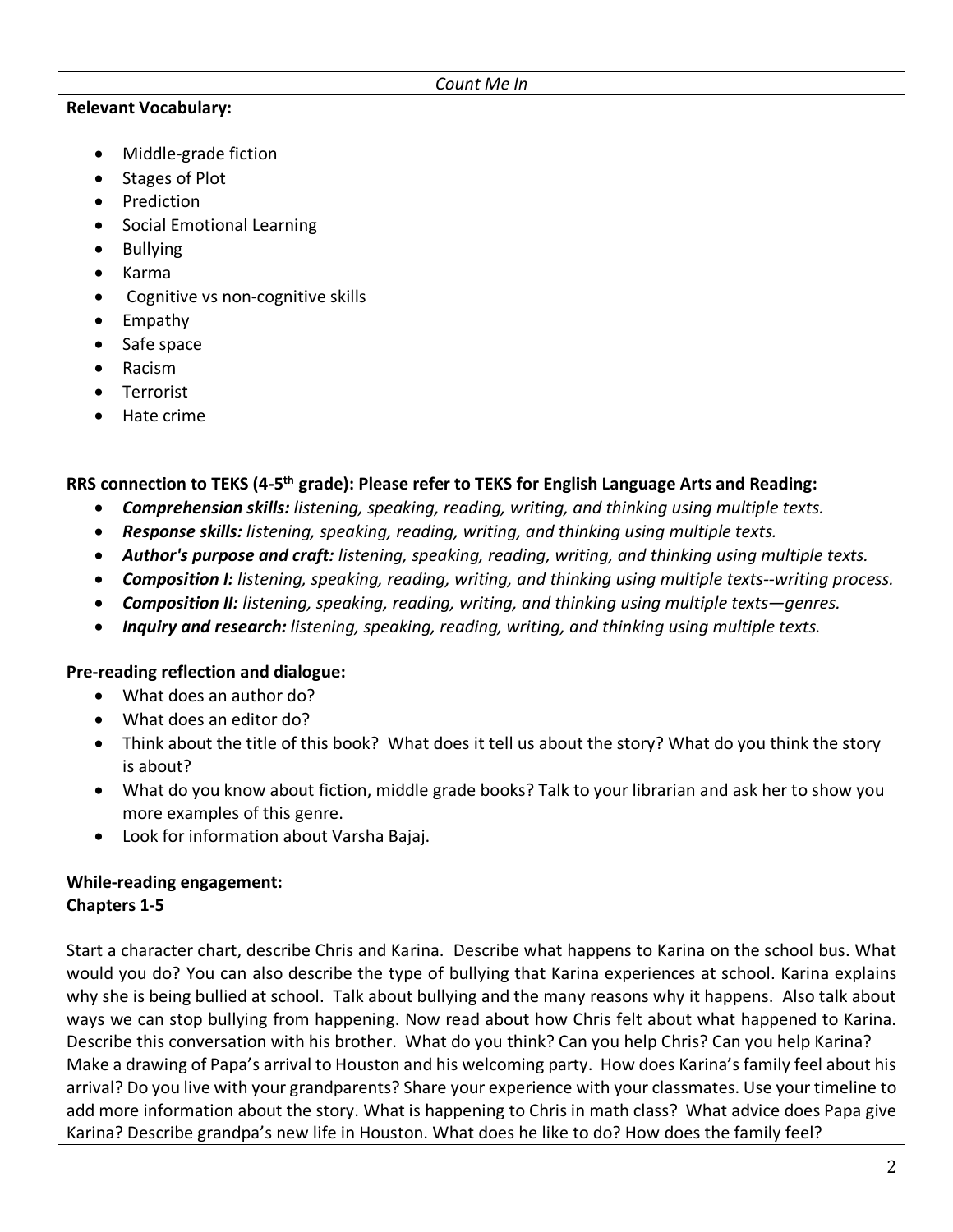How do you like the story so far? Each chapter explores how Karina and Chris feel separately. Do you like this way of writing a story?

# **Chapters 6-10**

Write a summary of Chapter 6. What happens? Don't forget to include the struggles and great moments that Chris experiences. How do you think Karina feels about Chris' new friendship with her grandfather? Karina and Chris begin to build their friendship. How does Papa help Karina feel better about talking to Chris? How does he help Chris? Chapter 9 is difficult to read and understand. Sit in small groups and talk about the incident that Papa, Chris, and Karina experience. Talk about the five elements of a story: characters, the setting, plot, conflict, and the resolution. Make a prediction of how this conflict will be resolved.

# **Chapters 11-15**

What happens after the incident? Talk about the trauma that this type of experience may cause for Papa, Chris and Karina. Chris goes to school the next day and experiences yet another difficult moment with the boys at school. Make a list of emotions he may be feeling. You can also talk about why the boys are so mean? What makes children mean? What do you think? Papa is out of surgery and Karina's family is still processing what happened. Talk to your school counselor and think about what you can do after a traumatic incident? Police officers come to the hospital to talk to Papa and also talk to Karina and Chris. The incident is considered hate crime and police will complete an investigation. What is a hate crime? Make a chart with examples of hate crimes? What is not a hate crime? Ask your librarian for help in finding more information about hate crimes. Karina post photos and information about the incident on social media. Is this the right thing to do? Why are her parents upset? How are young people using social media?

# **Chapters 16-20**

Life settles back to normal but a few things change. How does life change after the incident? Papa is feeling better and slowly regaining his health. The police come by to inform the family about what happened to the perpetrator- what happens to him? Do you think this was a good way to give the incident resolution? At school, the kids find new friends. Kids in this story speak up- is this scary to do? Why? Papa shares his experience as an immigrant in the United States. Talk about immigration and the story of why people decide to bring their families to the United States.

# **Chapters 21-25**

Papa gets discharged from the hospital! Papa doesn't like that Karina post personal information on social media. Karina feels that this is the only way to fight hate. What do you think? Share your opinion with your classmates. She uses the tags #CountMeIn and #IAmAmerican. You can take a few photos or make a few drawings to include under these tags. You can also make drawing to answer Who is an American? What does an American look like? If you do not feel like drawing, you can make a list of characteristics or just share your opinion aloud. You can work with friends or by yourself.